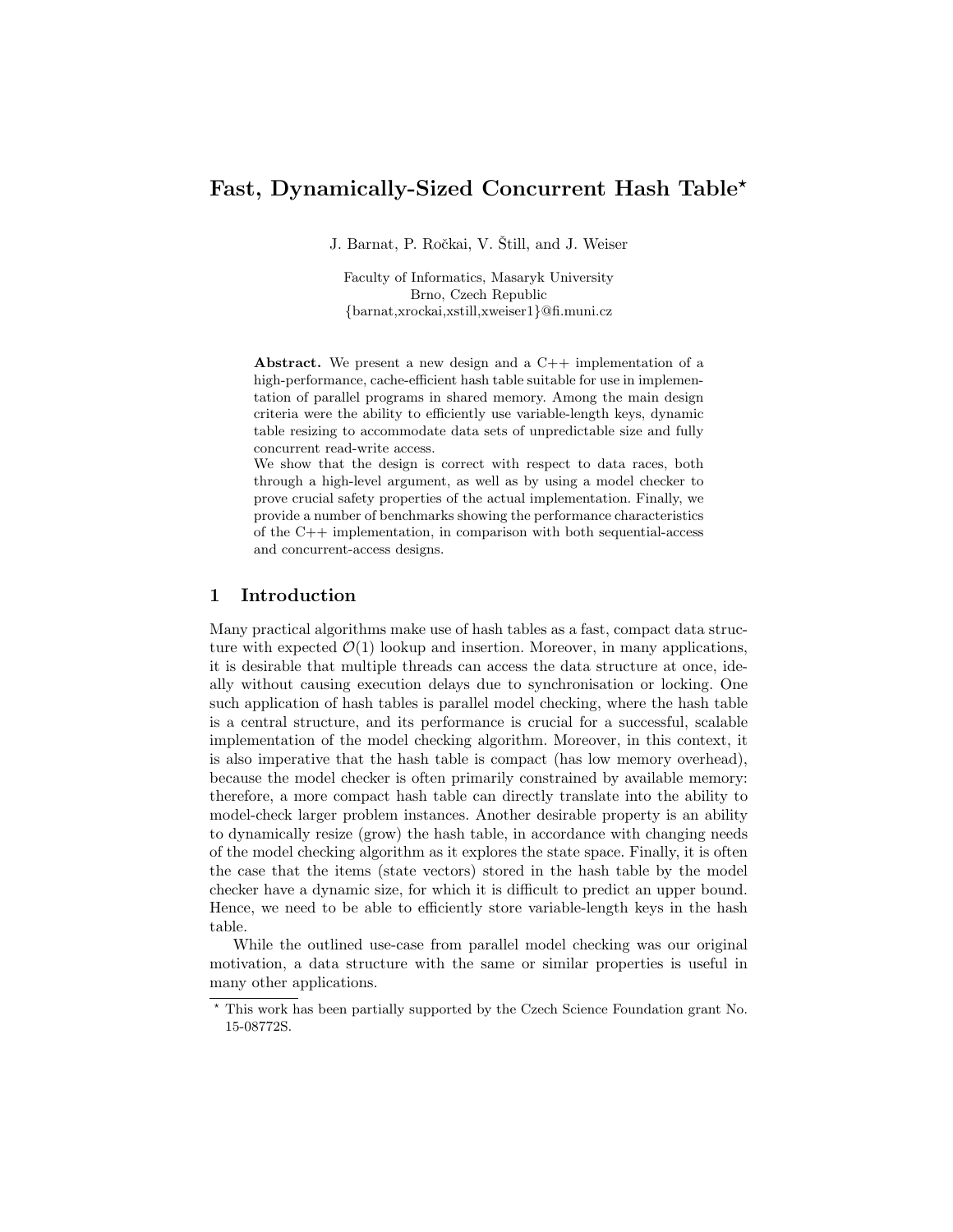#### 1.1 Related Work

As we demonstrate in Section 4, our design is highly competitive, improving on the state of the art in parallel data structures, as represented by the venerable Intel Threading Building Blocks library [1]. The design presented in this paper offers faster sequential access, better multi-threaded scalability and reduced memory overhead. Most of these attributes can be derived from the fact that our design is based on an open hashing scheme, in contrast to almost all existing concurrent hash tables. Often, concurrent hash table designs take advantage of the simplicity of concurrent access to linked lists (eg. [2], but also the designs in Intel TBB [1]), leading to a closed hashing scheme. Alternatively, a concurrent, open-hashing table based on our earlier (sequential) design has been described in [3], but while providing very good performance and scalability, it was limited to statically pre-allocated hash tables (i.e. with a fixed number of slots). Our design, however, does not explicitly deal with key removal: a standard 'tombstone' approach can be used, although it may also be possible to leverage the scheme proposed in [4], where authors focus on deletion in a concurrent (but fixed size) hash table with open addressing.

A more closely related design (without an implementation, however) was presented in [5]. In this paper, the authors present a concurrent hash table based on open hashing and arrive to solution that are in many cases similar to ours. Especially the approach to ensuring that resize operations do not interfere with running inserts is very similar – in this particular case, we believe that the extensive and detailed correctness proofs done in [5] would transfer to our design with only minor adjustments. Our present paper, however, places more emphasis on the implementation and its practical consequences. By comparing notes with existing work on the subject, we can conclude that the design approach is sound in principle; while we did basic correctness analysis on the design, our main concern was correctness of the implementation. Unlike existing work, we make use of software model checking to ascertain that the implementation (and by extension, the design) is indeed correct.

# 2 Design

There are many considerations that influence the design of a data structure. Our first priorities were performance and scalability of concurrent access; in both cases, it is important to consider the hardware which will execute the code.

First, we need to realize that modern multi-core and SMP systems exhibit a deep memory hierarchy, with many levels of cache. Some of this cache is shared by multiple cores, some is private to a particular core. This translates into a complex memory layout. To further complicate matters, multi-CPU computers nowadays often use non-uniform access architecture even for the main memory: different parts of RAM have different latency towards different cores. Most of this complexity is implicitly hidden by the architecture, but performance-wise, this abstraction is necessarily leaky.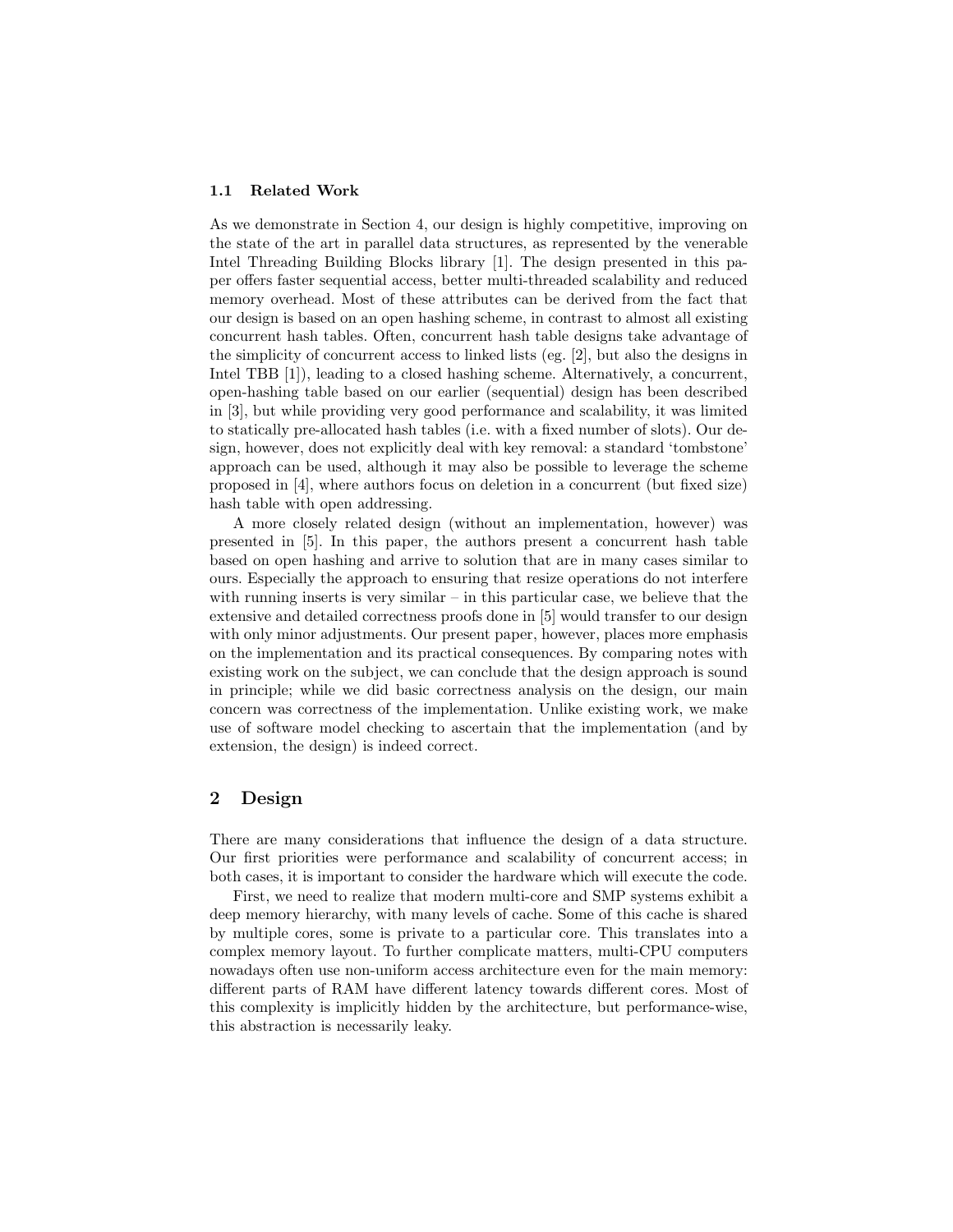Moreover, the gap between the first and the last rungs of the hierarchy is huge: this means that compact data structures often vastly outperform asymptotically equivalent, but sparse structures. Due to cache organisation constraints, memory cells that live close to each other are usually fetched and flushed together, as part of a single "cache line". They are also synchronised together between core-private caches. A modern data structure should therefore strive to reduce to an absolute minimum the number of cache lines it needs to access in order to perform a particular operation. On the other hand, when concurrency is involved, there is a strong preference to have threads use non-overlapping sets of cache-line-sized chunks of memory, especially in hot code paths.

# 2.1 Hash Functions

A hash table is represented as a vector of values in memory, associated with a function that maps keys to indices within this vector. The function is known as a hash function and should posses a number of specific properties: the distribution of key images should be uniform across the entire length of the vector, a small change in the key should produce a large change in the value, the function should be fast to compute and such a function should be available for arbitrary index range.

In practice, to implement the last criterion, hash functions for hash tables are usually implemented over the range of all 32 (64, 128 bit) integers in such a way that the remainder of division by an arbitrary integer  $n$  (or at least a power of two) will yield a uniform distribution in  $\{1, ..., n\}$ . The current practice is to use a purpose-built lookup function, either providing 64 (lookup3 [6] is a good candidate) or even 128 bits of output (the currently best available are spooky hash [7] and the city hash [8]).

# 2.2 Open vs Closed Hashing

Even with the best lookup function, hash collisions, and more importantly, index collisions will happen in a dynamic hash table. Hence, an important part of the hash table design is dealing with such collisions, and there are two main options: open and closed hashing (also known as open and closed addressing). With a closed hashing scheme, each position in the hash table is a "bucket" – capable of holding multiple values at the same time. This is implemented using an auxiliary data structure, usually a linked list. While closed hashing is easier to implement and to predict, it usually gives poor performance. An alternative is to make each position in the table only hold at most one value at a time, using alternate positions for items that cause a collision. Instead of using a single fixed position for each value, the hash table has a list of candidate indices. The most common such series are  $h + ai + b$  where i is the sequence number of the index, h is the index assigned by a lookup function and  $a, b$  are arbitrary constants (a linear probing scheme). Another common choice is  $h + ai^2 + bi + c$ , obviously known as quadratic probing. An important property of a probing scheme is that it does not (significantly) disrupt the uniform distribution of values across indices. In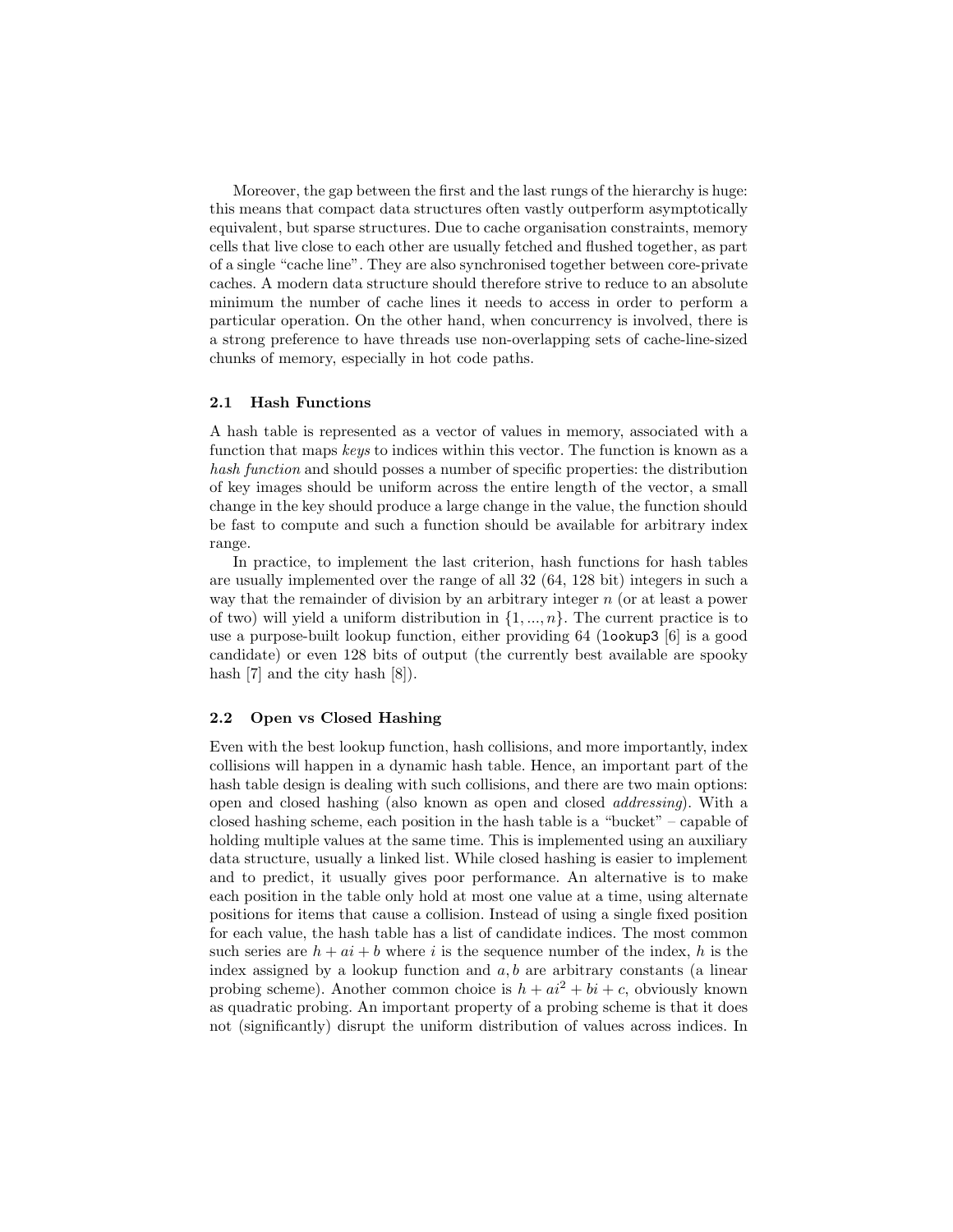case of a quadratic function and a hash table with a size that is a power of 2, a simple set of constraints can be shown to give a good distribution [9].

### 2.3 Cache Performance

There are many considerations when choosing a good hash table implementation for a particular application. In model checking, as well as many other use cases, the hash table becomes very big, and as such, it cannot fit in the CPU cache entirely. For that reason, it is very important that all hash table operations have as much spatial and temporal locality as possible, to make best possible use of the CPU cache. The very nature of a hash table means that insert or lookup operations on different keys will access entirely different memory regions: this is unavoidable. However, with a naive implementation, even a single lookup or insert can cause many cache misses: a closed-hashing scheme, for example, will need to traverse a linked list during collision resolution, which is a notoriously cache-inefficient operation. Even if we would use a different auxiliary data structure, we would still face at least one level of indirection, causing an extra cache miss. With open hashing and a linear probing function, we can expect a high degree of spatial locality in the collision resolution process: all candidate positions can be fetched in a burst read from a continuous block of memory. In fact, this is a cache-optimal solution, as it only incurs the one unavoidable initial cache miss per lookup.

However, linear probing has other problems: the property that makes it cache efficient also means that it has a strong tendency to create uneven key distribution across the hash table. The clumping of values makes the collision chains long, and even though it is cache-efficient, the linear complexity of walking the chain will dominate after reaching a certain chain length. In contrast, a quadratic scheme will scatter the collision chain across the table. Hence, as a compromise, a hybrid probing function can be used: a quadratic function with a linear tail after each "jump":  $h + q(|i / b|) + i \text{ mod } b$  where q is a quadratic function and b is a small multiple of cache line size. This has the advantage of scattering keys across the table, but in small clumps that load together into cache, without seriously compromising uniformity.

#### 2.4 Variable-Length Keys

If there is substantial variation in key size, it is inefficient to store the entire key inline in the hash table, and impossible if no upper bound on key size is known. This means that we need to store pointers in the table and the key data becomes out-of-line. Unfortunately, this has disastrous effects on cache performance: each key comparison now requires an extra memory fetch: in order to find a key in the table, we need to compare it to each element in the collision chain.

To negate this effect, we can store the actual hash value of each key inline in the table: this way, we can first compare the hash values, without incurring a memory fetch. In vast majority of cases, a 64-bit hash will only test as equal if the actual keys are equal – we will only pay the price of an extra memory fetch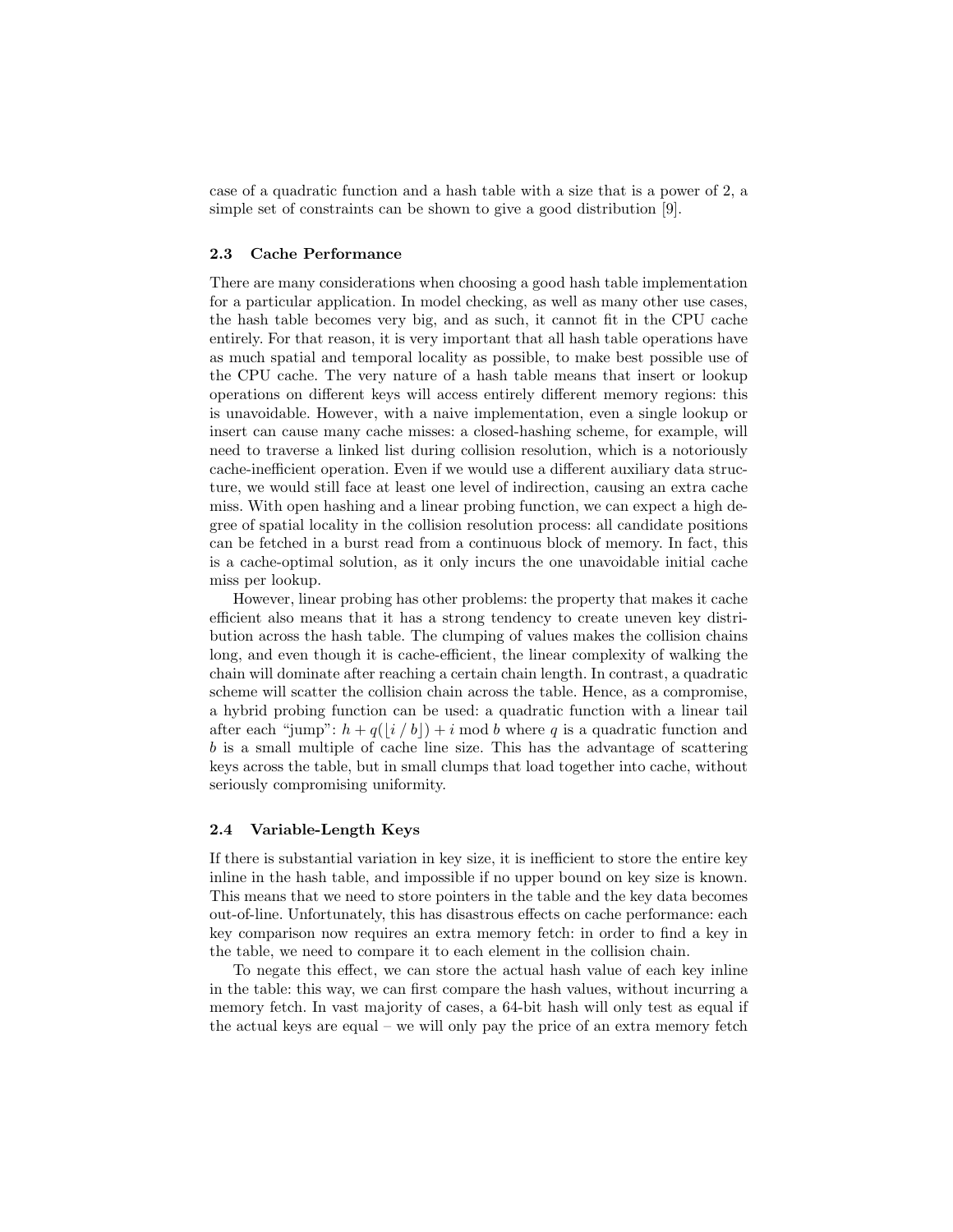in the cases where the keys are actually equal, which is at most once per lookup, and in only a tiny fraction of cases where the keys are distinct.

Even though efficient, this approach doubles the memory overhead of the hash table, storing a pointer and an equal-sized hash value for each key. This is especially problematic on 64-bit machines, making the overhead 16 bytes per slot when using a 64-bit hash value. Moreover, a 64-bit hash value is needlessly big, a much smaller, 32 or even 16 bit value would provide nearly the same value in terms of avoided cache misses , as long as the part of the hash saved in the cell is distinct from the part used for computation of a cell index. On most platforms, though, this will require arranging the hash table in terms of cache lines, as 96 or 80 bit slots will cause serious mis-alignment issues. With the knowledge of a cache-line size, we can organise the hash table into "super-slots" where each super-slot fits in a cache line, and packs the pointers first and the corresponding hash values next, in the tail.

On 64-bit machines, though, there is another option, which avoids most of the layout complexity at the table level. Contemporary CPUs only actually use 48 bits out of the 64 bit pointer for addressing, the rest is unused. While it is strongly discouraged to use these 16 extra bits for storing data (and CPU vendors implement schemes to make it hard), this discouragement is more relevant at the OS level. At the expense of forward portability of the hash table implementation, we could use these 16 bits to store the hash value, reconstructing the original pointer before dereferencing it. Finally, it is also possible to use an efficient pointer indirection scheme, which explicitly uses 48-bit addressing in a portable, forward-compatible fashion [10].

### 2.5 Capacity & Rehashing

As we have already said, a hash table is normally implemented as a vector, whether it contains single-value slots or multi-value buckets. As such, this vector has a certain size, and as keys are added into the table, it becomes increasingly full. The ratio of slots taken to slots available is known as a load factor, and most hash table implementations perform reasonably well until load of approximately 0.75 is reached (although factors as high as 0.9 can be efficient [11]). At certain point, though, each hash table will suffer from overlong collision chains. This problem is more pronounced with open hashing schemes: in the extreme, if there is only one free slot left, an open hashing scheme may need to iterate through the entire vector before finding it. There are two options on how to avoid this problem: the more efficient is to approximately know the number of keys that we'll store beforehand. However, this is often impossible, and in those cases, we need to be able to resize the table. This is usually done in the manner of a traditional dynamic array, only the values are not copied but rehashed into the newly allocated vector, which is usually twice the size of the current one.

Rehashing the entire table is at best a linear operation, but amortises over insertions down to a constant per insert. In real-time applications, gradual rehashing schemes are used to avoid the latency of full rehashing. However, in most application, latency is of no concern and monolithic rehashing is in fact more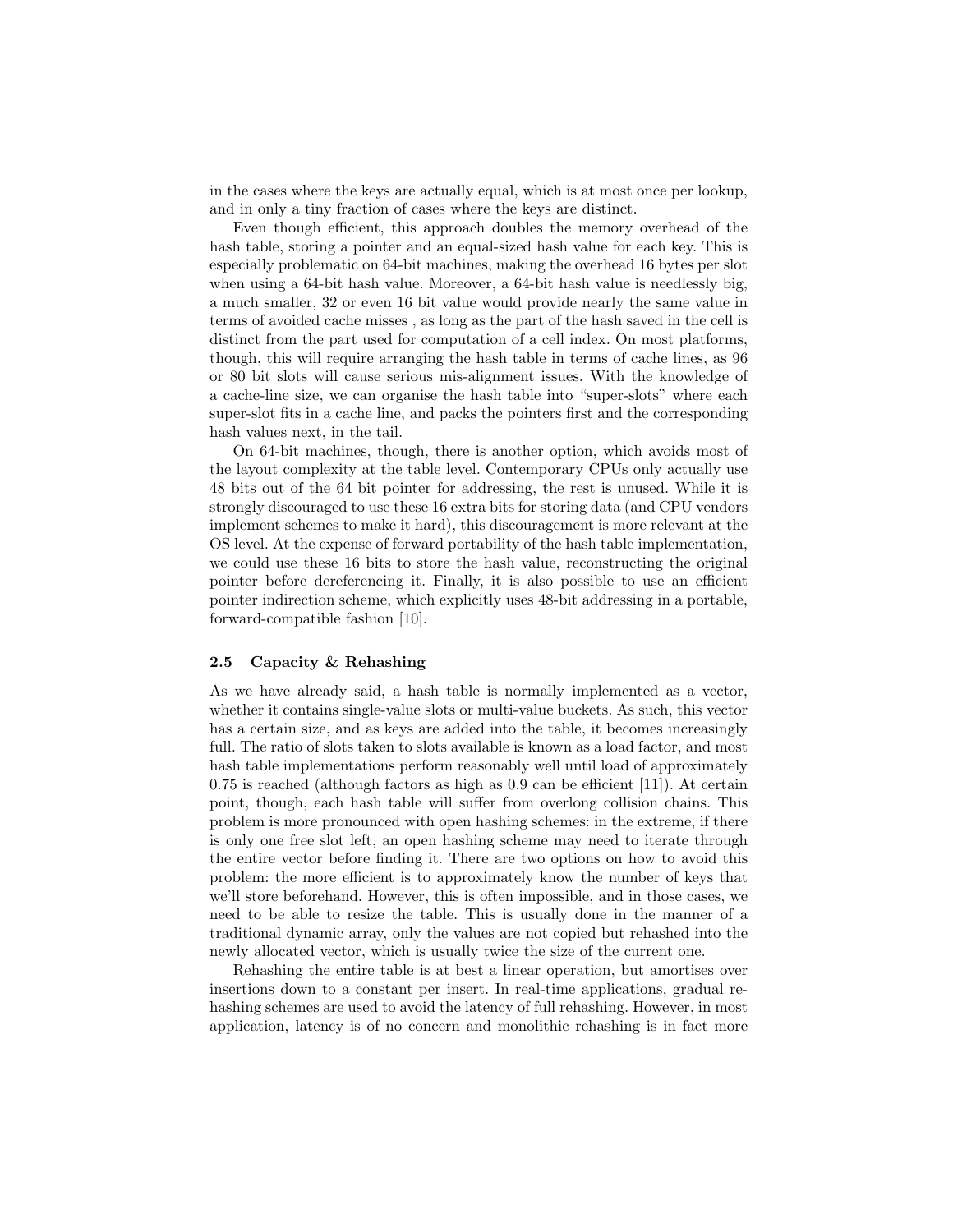efficient. As a small bonus, rehashing the table will break up existing collision chains and give the table an optimal uniform layout.

#### 2.6 Concurrent Access

As we have discussed, open hashing is more cache efficient, and compared to a simple closed hashing scheme is also more space efficient. However, closed hashing has an important advantage: linked lists are a data structure easily adapted for lock-free concurrent access. Hence, most concurrent hash table implementations are based on closed hashing. The situation with open hashing is considerably more complex. It is relatively straightforward to implement a fixedsize hash table (i.e. for the scenario where we know the size of the working set in advance). Since this is not the case in DIVINE [12], we have implemented a (nearly) lock-free, resizable open-hashed table, to retain the advantages of open hashing, while at the same time gaining the ability to share the closed set of the graph exploration algorithm among multiple threads.

Let us first discuss how a fixed-size open-hashed table can accommodate concurrent access. The primary data race in a non-concurrent table is between multiple inserts: it could happen that two insert operations pick the same free slot to use, and both could write their key into that  $slot - this$  way, the insert that wrote later went OK; however, the first insert apparently succeeds but the key is actually lost. To prevent this, write operations on each slot need to be serialised. The simple way to achieve this is with a lock: a spinlock over a single bit is simple and efficient on modern hardware, and since each hash table slot has its own lock, contention will be minimal. Using a lock is necessary in cases where the key cannot be written atomically, i.e. it is too long. If the key fits within a single atomic machine word, a locking bit is not required, and an atomic compare-and-swap can be used to implement writing a slot. When a lock is used, the lock is acquired first, then the value to insert and the locked slot are compared and possibly written. When using a compare-and-swap, in case it fails, we need to compare the keys – concurrent inserts of the same key could have occurred, and the same key must not be inserted at two different indices.

Concurrent lookups are by definition safe, however we need to investigate lookups concurrent with an insert: it is permissible that a lookup of an item that is being inserted at the same time fails, since there is no happens-before relationship between the two (this is in fact the definition of concurrency). It can be easily seen that an insert of a different key cannot disrupt a lookup of a key that is already present: all inserts happen at the end of a collision chain, never in the middle where they could affect a concurrent lookup.

In cases where variable-length keys are used based on the scheme suggested in section 2.4, lock-free access is only possible for variants where the pointer and the hash (if present) are located next to each other in memory, i.e. a hash-free (pointers only) table, or the  $64$  bit +  $64$  bit variant (only on machines with atomic 128-bit compare-and-swap), or the variant with the pointer and the hash combined into a single 64 bit value.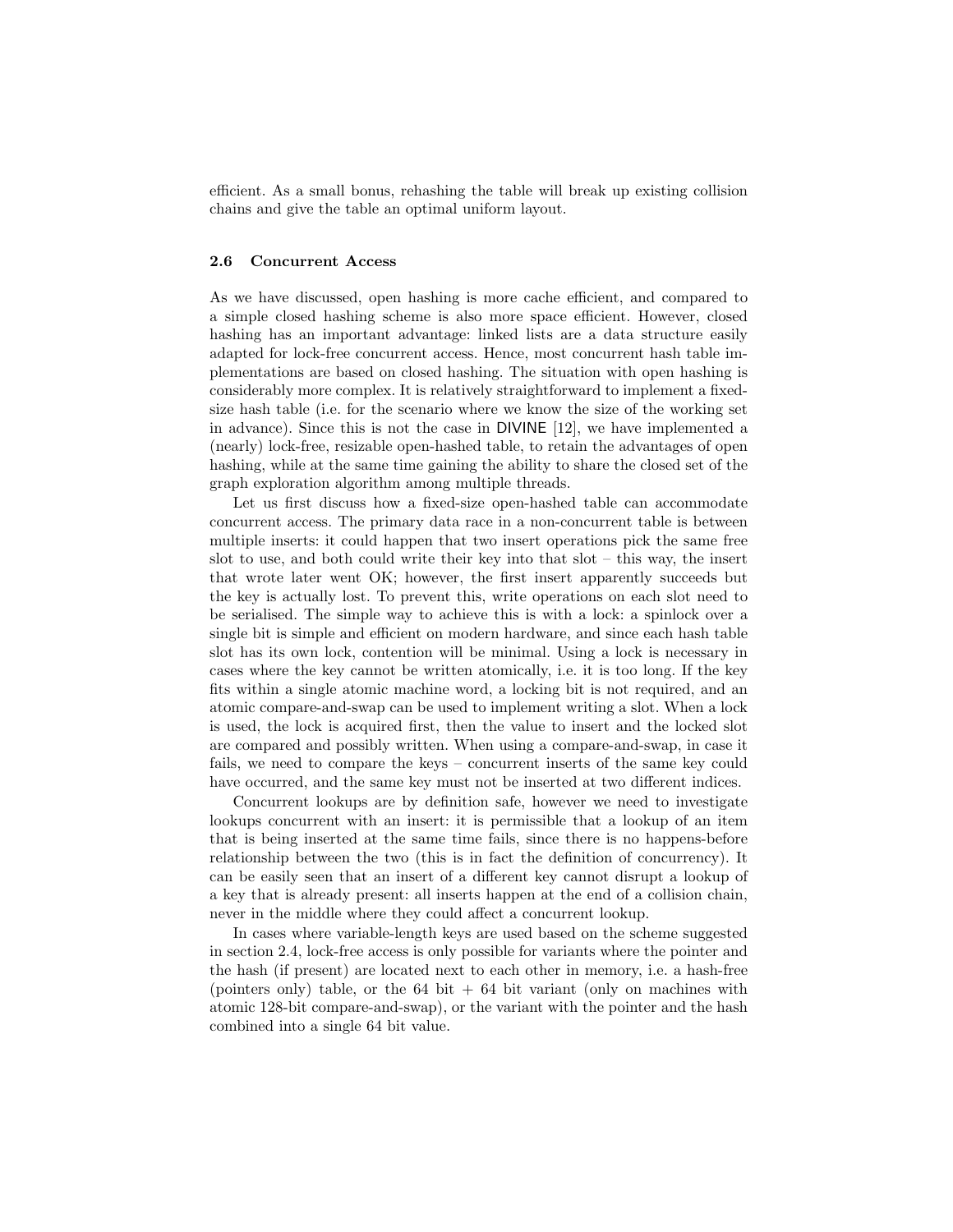### 2.7 Concurrency vs Resizing

The scheme outlined in last section does not take the need for resizing and subsequent rehashing into account. The first problem of a concurrent resize operation is that we cannot suspend running inserts, as this would require a global lock. However, insert as a whole is not, and cannot be made, an atomic operation: only the individual probes are atomic. As a consequence, if we were to re-allocate the table at a different address and de-allocate the existing one, a concurrent insert could be still using the already freed memory. Since we cannot interrupt or cancel an insert running in a different thread, nor can we predict when will it finish, the best course of action is to defer the de-allocation. Unfortunately, even if we avoid writing into invalid memory, the same set of circumstances can cause an insert to be lost, since at the point it is written, the copying (rehashing) of the table might have progressed beyond its slot (and since the probing order is not, and cannot be made, monotonic, this cannot be prevented).

In order to clean up unused memory as soon as possible, and to solve the "lost insert" problem, we can, after each insert, verify that the currently active table is the same as the table that was active when the insert started. When they are the same, no extra work needs to be done, and the insert is successful: this case is the same as with a fixed-size table. If, however, the active table has changed, the insert has to be restarted with the new table. Additionally, we can use the opportunity to also clean up the old table if it is no longer used – if there are no further threads using the table. To reliably detect this condition, we need to associate an atomic reference counter with each table generation pointer.

Finally, if an insert has been restarted and succeeds, but the reference count on the old table pointer is not yet zero, the thread doing the insert can optionally help rehashing the table. This way, the resize operation can be executed safely in parallel, greatly reducing the time required: since an individual insert is already thread-safe, it is sufficient to slice the old table into sections and let each thread rehash keys from a non-overlapping subset of slices. The assignment of slices to threads can be implemented using a standard concurrent work queue.

# 3 Implementation

We have implemented the design laid out in the previous section<sup>1</sup>, in order to evaluate and verify it, and also for use in the DIVINE model checker. We provide pseudocode for the most important parts of the implementation (see Algorithm 1), but for full details we refer the reader to the  $C++$  implementation, which is unfortunately too extensive to be included here. The basic design of a sequential open-hashing hash table is very straightforward, including rehashing: the table is entirely stored in a sequential area of memory, consisting of fixedsize cells. For long or variable-length keys, the cells contain a pointer to the data itself; small fixed-size keys can be stored directly. Rehashing is realised by

<sup>&</sup>lt;sup>1</sup> The C++ source code for the hash table implementation can be found online:  $https:$ //divine.fi.muni.cz/trac/browser/bricks/brick-hashset.h#L481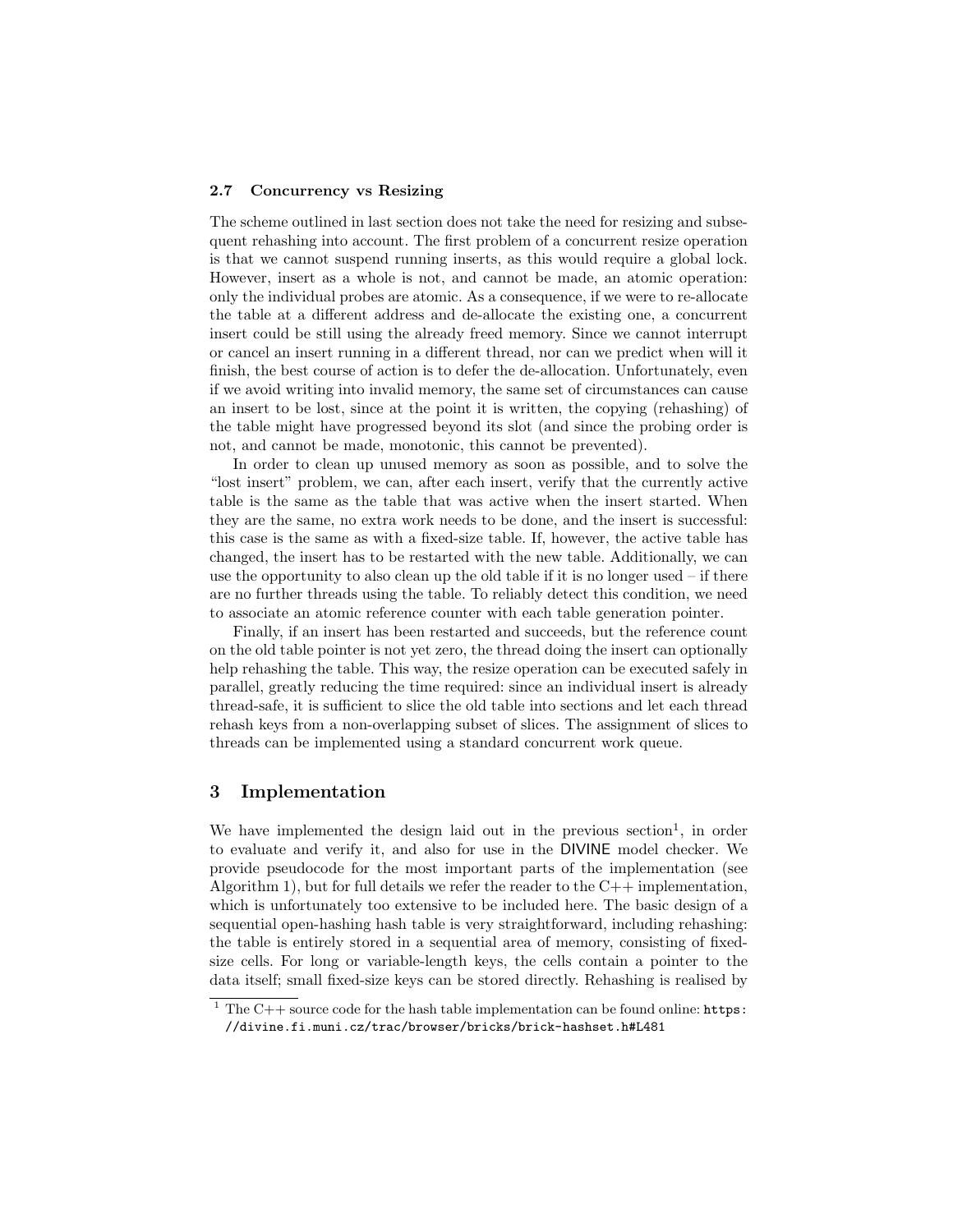allocating a new, empty hash table of a larger size (usually a small multiple of the current size) and invoking the 'insert' procedure for each element present in the current table. When all elements have been rehashed this way, the old table can be de-allocated.

Our implementation follows the same scheme, but with a few provisions to deal with data races arising in concurrent use. These have been outlined in Sections 2.6 and 2.7 – the implementation follows the design closely. To better illustrate the principles behind those provisions, we provide a schematic of the table layout in memory (Figure 1), as well as an example course of a concurrent insert operation in Figures 2 and 3 and a scheme of the concurrent resize algorithm in Figures 4 through 6.

### 3.1 Verification

In order to ensure that the hash table works as expected, we have used DIVINE to check some of its basic properties<sup>2</sup>. The properties are expressed as small  $C++$ programs – basically what a programmer would normally call a unit test. They are usually parametric, with the parameters governing the size and parameters of the data structure as well as the way it is used.

Clearly, the parameter space for various properties is infinite, and admittedly, even for fairly small values the verification problem becomes very large. Nevertheless, most bugs happen in boundary conditions, and these are identical for all parameter instantiations upwards of some structure-specific minimum.

The second limitation is that we can only currently verify the code under the assumption of sequential consistency. At first sight, this may seem like a severe limitation – on a closer look, though, it turns out that vast majority of relevant memory access is already tagged as sequentially consistent using appropriate std::atomic interfaces (this translates to appropriate architecturespecific memory access instructions that guarantee sequential consistency on the value itself, as well as working as a memory fence for other nearby memory accesses). In this light, the limitation is not quite fatal, although of course it would be preferable to obtain verification results under a relaxed memory model.

For verification of the concurrent hashset implementation, we have opted for a property parametrised with two numbers,  $T$  – the number of threads accessing the shared data structure, and  $N -$  the number of items each of those threads inserts into the data structure. The item sets inserted by each thread are disjoint (but a similar test was done with overlapping item sets).

First, we define a few types, namely the hasher which defines how to compute hashes from items and a few other item properties, like which value of the item

<sup>2</sup> Doubts could arise when using a model checker which uses the hash table to be verified internally. An analysis of failure modes of the hash table along with the properties of the model checking algorithm indicate that this could not cause the model checker to miss a valid counterexample. Nonetheless, the entire issue is easy to side-step by using a much simpler sequential hash table and just waiting longer for the result.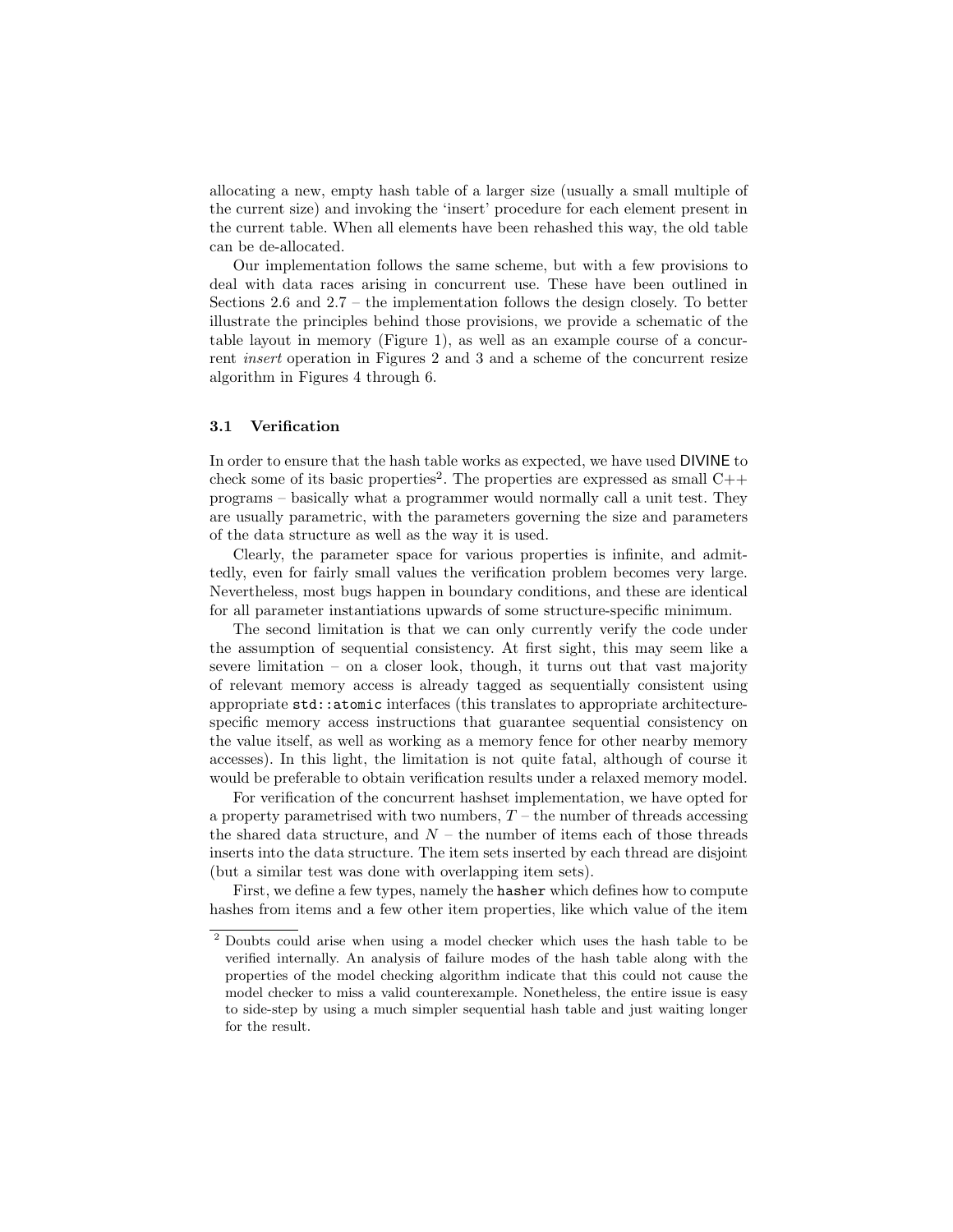```
1 Function ReleaseMemory(index) is
2 if refCount/index \mid -1 = 0 then
3 deallocate row at index;
 4 Function Rehash() is
5 | while segment is available do
6 for cell \in segment do
 7 lock the cell;
8 if cell is not empty then
9 | | | mark cell as invalid;
10 | | | insert cell to the new row;
11 if was it the last segment then
12 | ReleaseMemory( currentRow - 1);
13 Function Grow(newIndex) is
14 | lock the growing lock;
15 if current row has changed then
16 | unlock;
17 return false;
18 \vert row[ newIndex ] \leftarrow array[ NextSize( oldSize) ];
19 | refCount[ newIndex ] \leftarrow 1;20 allow rehashing;
21 Rehash();
22 return true;
23 Function InsertCell(value, hash, index) is
24 for attempt \leftarrow 0 \dots maxAttempts do
25 cell ← row[ index ][ Index( hash, attempt) ];
26 if cell is empty then
27 if store value and hash into cell then
28 | | | | return (Success, cell);
29 if index \neq currentRow then
30 | | | return (Growing)
31 if cell is (value, hash) then
32 | | return (Found, cell);
33 if index \neq currentRow then
34 | | return (Growing)
35 | return (NoSpace)
36 Function Insert(value, hash, index) is
37 while true do
38 \vert res \leftarrow InsertCell(value, hash, index);
39 | switch res.first do
40 | case Success
41 | | | return (res.second, true);
42 case Found
43 | | | | return (res.second, false);
44 \vert \vert \vert case NoSpace
45 | | | if Grow(index + 1) then
46 | | | | index \leftarrow index + 1;
47 | | | | break;
48 case Growing
49 | | | Rehash();
50 | | | UpdateIndex();
```
Algorithm 1: Pseudocode for key procedures.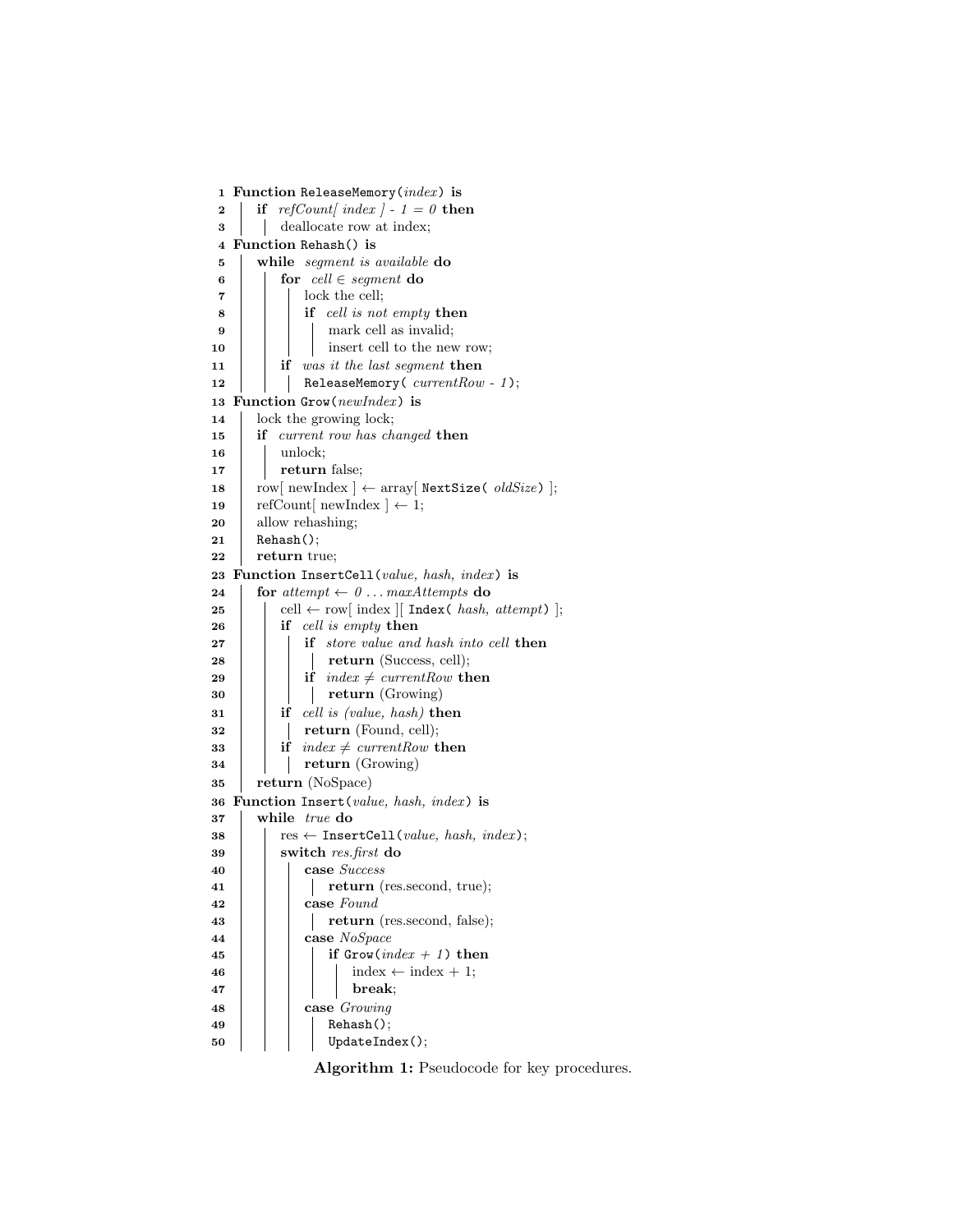type (int in this case) represents non-existence. The HS type represents the test hash table itself, and  $t$  is a pointer to the instance of the hash table we will be using for expressing the property.

```
using hasher = brick_test::hashset::test_hasher< int >;
using HS = brick::hashset::Concurrent< int, hasher >;
```
#### $HS *t = nullptr;$

With those definitions out of the way, we define what our model thread is like: namely, it takes two parameters – from and to, and inserts those items into the hash table. When all the items have been inserted, it verifies that the items it has inserted are indeed present.

```
struct Insert : brick::shmem::Thread {
  int from, to;
 HS::ThreadData td;
 void main() {
    try {
      int i = from;
      for ( int i = from; i < to; ++i )
        t->withTD(td).insert(i);
      for ( int i = from; i < to; ++i )
        assert(t->withTD(td).count(i));
    } catch (...) {}
  }
 Insert() : from( 0 ), to( 0 ) {}
};
```
Finally, we need to set up the worker threads and the hash table. We use a table which is limited to 4 size increases (the hash table normally uses a factor 16 resize until it reaches the size of at least 512k cells, but this fast initial growth is suppressed for verification runs, using the normal 2-fold increase in each growth step). The initial size of the hash table is set to 2 cells, so that in most cases at least 1 resize is required during the test.

```
int main() {
 try {
    Insert th[T];
    t = new HS(hasher(), 4);t->setSize(2);
```
We then proceed to set up parameters of the individual threads, setting their from/to parameters to non-overlapping, consecutive ranges.

```
for ( int i = 0; i < T; ++i ) {
 th[i].from = 1 + N * i;th[i].to = 1 + N * (i + 1);}
```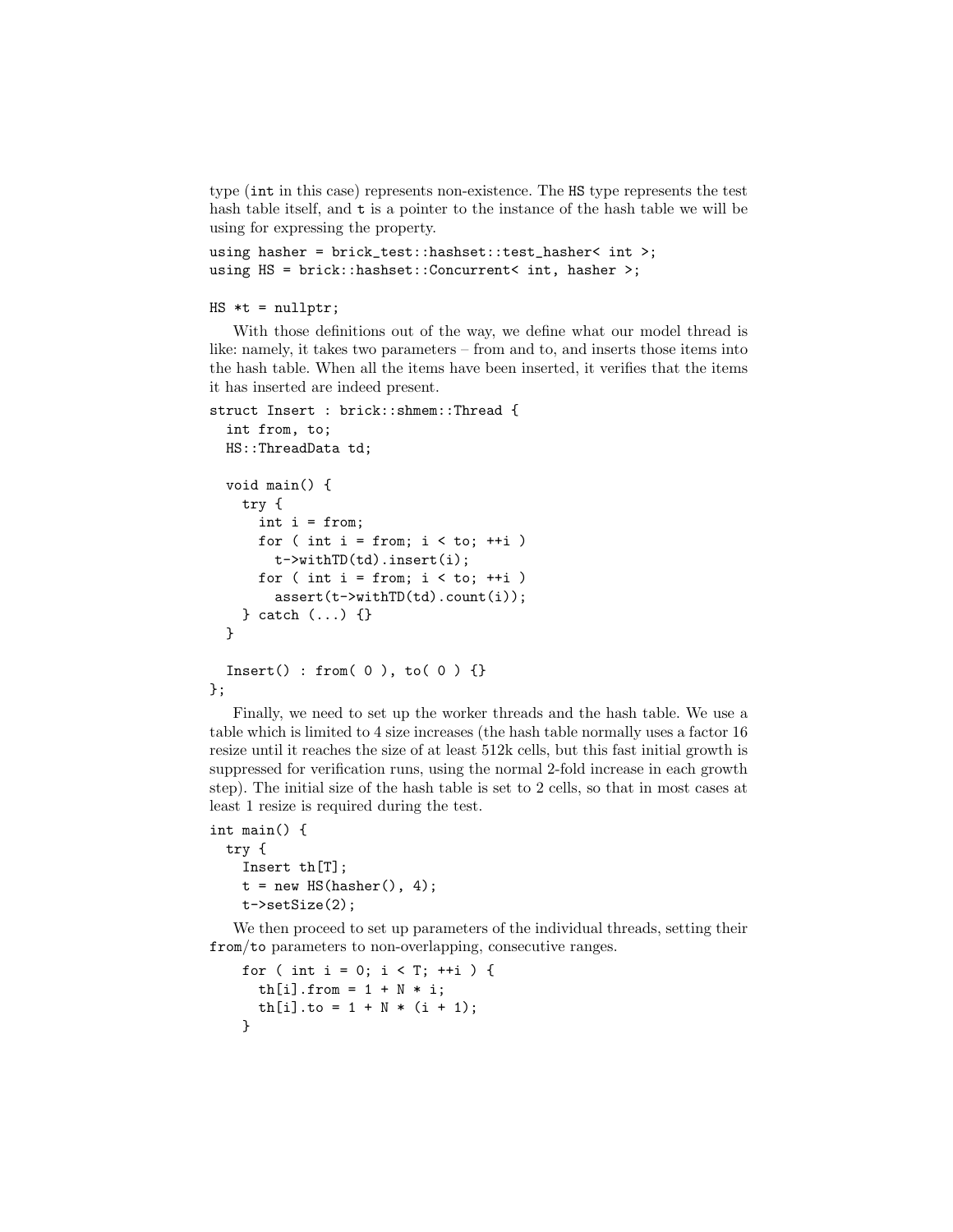The threads are then started, with the main thread taking a role of a worker thread as well, in order to reduce state space size by not spawning an extra thread when it is not needed. Since memory allocation can happen during thread creation, we need to guard the loop for exceptions and clean up in case of an allocation failure.

```
int i;
try {
 for ( i = 0; i < T - 1; ++i )
    th[i].start();
} catch(...) {
 for ( int j = 0; j < i; ++ j )
    th[i].join();
}
try {
  th[T - 1] . main();
} catch (...) {}
```
When the main thread finishes its portion of the work, it waits for the other threads and cleans up.

```
for ( int i = 0; i < T - 1; ++i )
    th[i].join();} catch (...) {}
delete t;
return 0;
```
}

In this scenario, we can observe the huge impact of the exponential state space increase. For  $T = 3, N = 1$ , verification of the above test-case took multiple days using 32 cores, generated over 716 million states and used about 80GiB of RAM. On the other hand, verification for  $T = 2, N = 1$  finishes in less than 3 minutes, uses 1.4GiB of RAM and generates fewer than 100 000 states.

This means that out of the desirable properties, we were able to verify that a cascade of two growths (possibly interleaved) is well-behaved when two threads access the table – using  $T = 2, N = 4$  – in this scenario, a single thread can trigger a cascade of 2 growths, while other threads are inserting items. We were also able to verify that a single growth is correct (it does not lose items) in presence of 3 threads. A scenario with cascaded growths and 3 threads, however, seems to be out of our reach at this time. Nevertheless, the verification effort has given us precious insight on the behaviour of our concurrent hash table implementation.

While the hash table described in this paper was in a design and prototyping phase, we have encountered a race condition in the (prototype) implementation. The fact that there is a race condition was discovered via testing, since it happened relatively often. The problem was finding the root cause, since the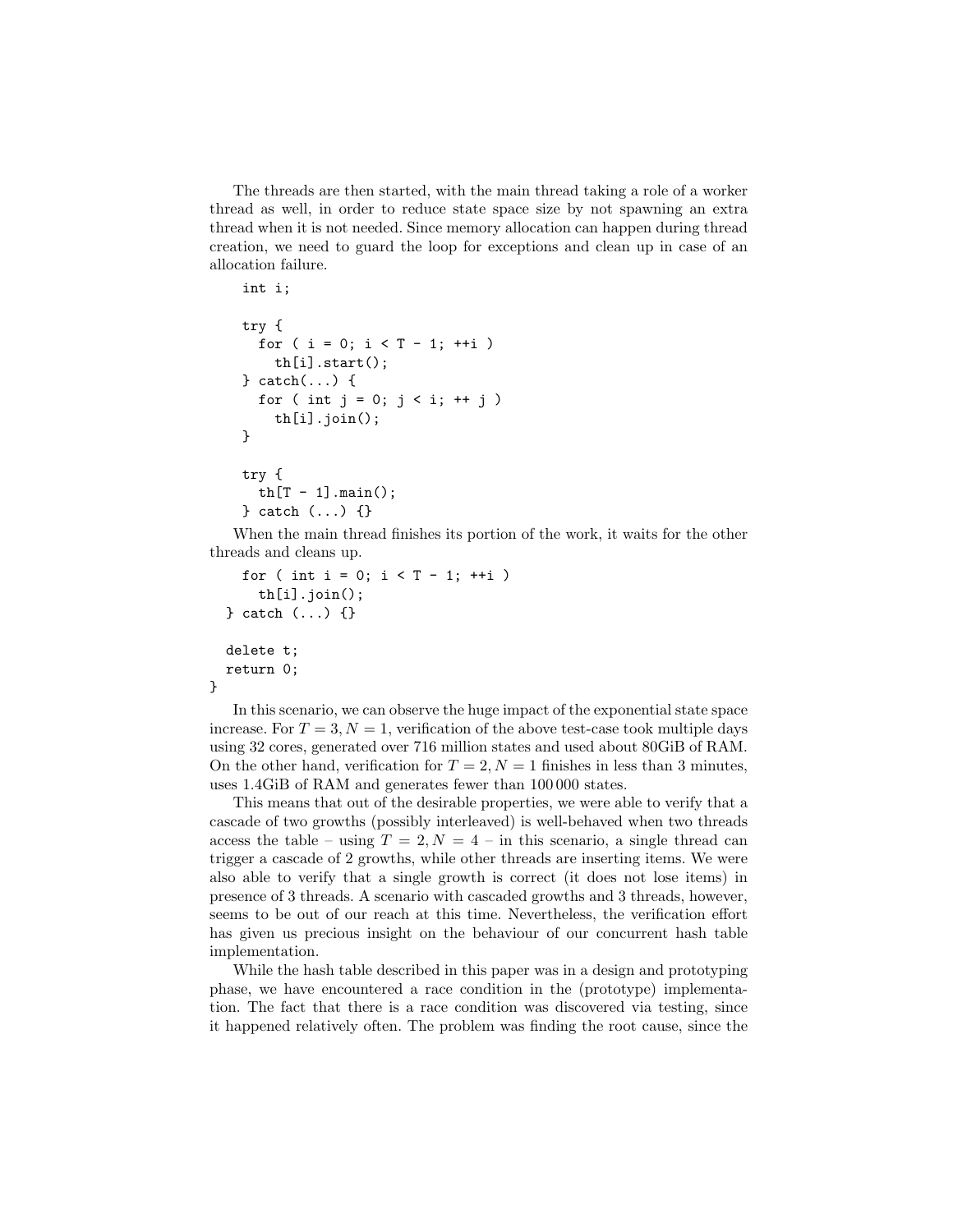observable effect of the race condition happened later, and traditional debugging tools do not offer adequate tools to re-trace the execution back in time.<sup>3</sup> In the end, we used DIVINE to obtain a counterexample trace, in which we were able to identify the erroneous code.

# 4 Benchmarks

Earlier, we have laid out the guiding principles in implementing scalable data structures for concurrent use. However, such considerations alone cannot guarantee good performance, or scalability. We need to be able to compare design variants, as well as implementation trade-offs and their impact on performance. To this end, we need a reliable way to measure performance.

The main problem with computer benchmarks is noise: while modern CPUs posses high-precision timers which have no impact on runtime, modern operating systems are, without exceptions, multitasking. This multitasking is a major source of measurement error. While in theory, it would be possible to create an environment with negligible noise – either by constructing a special-purpose operating system, or substantially constraining the running environment, this would be a huge investment. Moreover, we can, at best, hope to reduce the errors in our measurement, but we can hardly eliminate them entirely.

One way to counteract these problems is to choose a robust estimator, such as median, instead of the more common mean. However, since we only posses finite resources, we can only obtain limited samples – and even a robust estimator is bound to fluctuate unless the sample is very large. Ideally, we would be able to understand how good our estimate is. If our data was normally distributed (which we know is, sadly, not the case) we could simply compute the standard deviation and base a confidence interval for our estimator on that. However, since we need a computer for running the benchmarks anyway, we can turn to bootstrapping: a distribution-independent, albeit numerically intensive method for computing confidence intervals.

While bootstrapping gives us a good method to compute reliable confidence intervals on population estimators, it does not help to make those confidence intervals tighter. Given a sample with high variance, there are basically two ways to obtain a tighter confidence interval: measure more data points, or eliminate obvious outliers. While a bigger sample is always better, we are constrained by resources: each data point comes at a cost. As such, we need to strike a balance. In the measurements for this paper, we have removed outliers that fell more than 3 times the interquartile range (the distance from the 25th to the 75th percentile) of the sample from the mean, but only if the sample size was at least 50 measurements, and only if the confidence interval was otherwise more than 5% of the mean.

<sup>&</sup>lt;sup>3</sup> An extension to gdb to record execution exists, but we were unable to use it successfully. Either the window in which time reversal was possible was too narrow, or the memory and time requirements too high.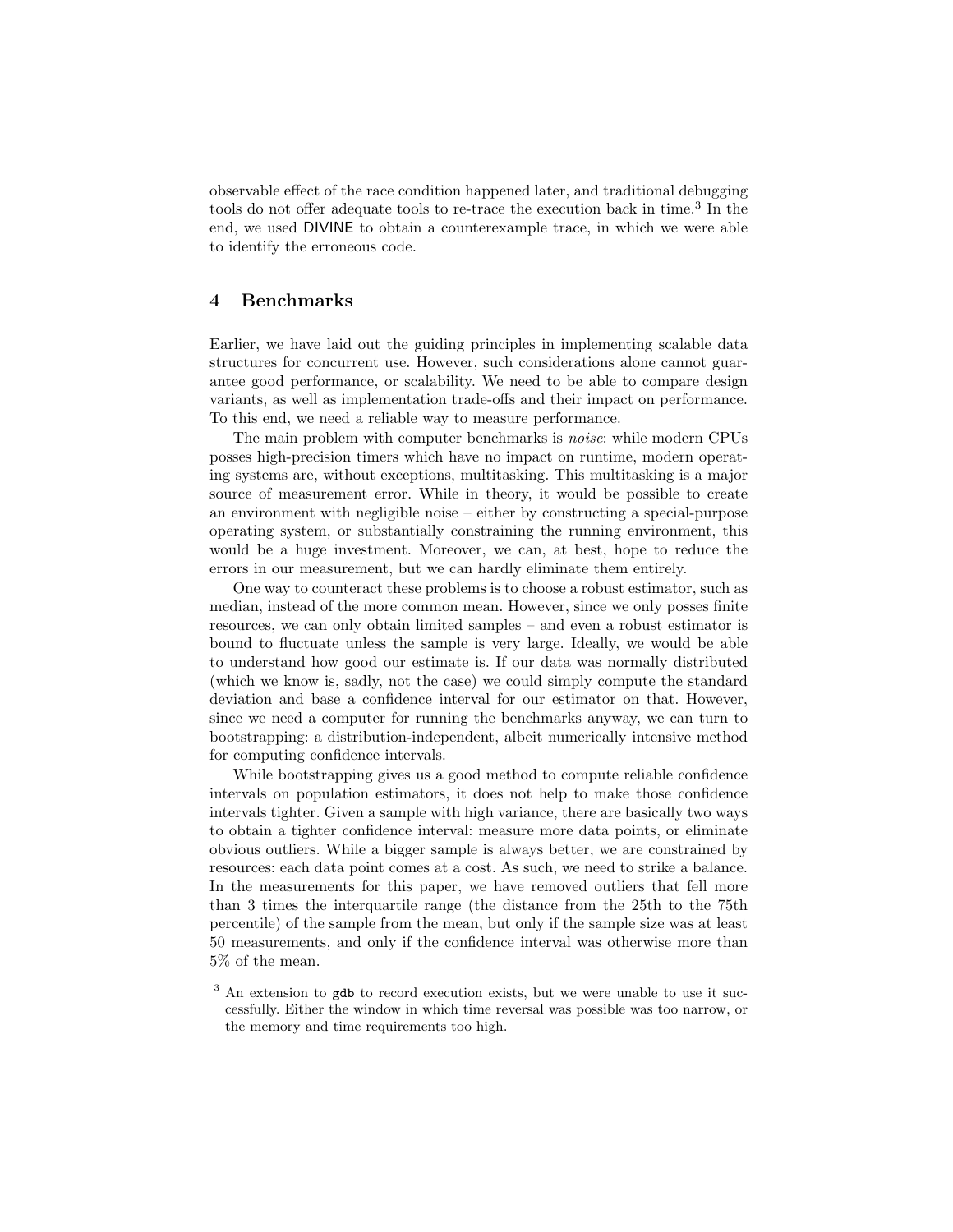To assess performance of the final design with concurrent resizing, we have created a number of synthetic benchmarks. As the baseline for benchmarking, we used implementation of std::unordered\_set provided by libc++ (labelled "std" in results). Additionally, we have implemented a sequential open-hashed table based on the same principles as the final design, but with no concurrency provisions (tables "scs" and "sfs") – this allowed us to measure the sequential overhead of safeguarding concurrent access.

Since std::unordered\_set is only suitable for sequential access, as a baseline for measuring scalability, we have used a standard closed-hashing table (labelled as "cus", from concurrent\_unsorted\_set) and a similar design primarily intended for storing key-value pairs, concurrent\_hash\_map (labelled "chm"), both implementations provided in Intel Threading Building Blocks [1]. The final designs presented here are labelled "ccs" and "cfs". The middle letter indicates the size of the hash table cell c for "compact" and f for "fast": the "fast" variant uses a hash cell twice as wide as a pointer, storing a full-sized (64b) hash inside the cell. The "compact" variant uses a truncated hash that fits in the spare bits inside a 64-bit pointer. (The hash inside cells is only useful in hash tables with out-of-line keys; for integer-keyed tables, they are simply overhead).

As the common performance measure, we have chosen average time for a single operation (an insert or a lookup). For benchmarking lookup at any given load factor, we have used a constant table with no intervening inserts. Four types of lookup benchmarks were done: miss (the key was never present in the table), hit (the key was always present) and a mixture of both  $(\frac{1}{2})$  hit chance, and  $\frac{1}{4}$ hit chance). For insertions, we have varied the amount of duplicate keys: none, 25 %, 50 % and 75 %.

All of the insertion benchmarks have been done in a variant with a pre-sized table and with a small initial table that grew automatically as needed. Finally, all of the benchmarks outlined so far have been repeated with multiple threads performing the benchmark using a single shared table, splitting workload equivalent to the sequential benchmarks, distributed uniformly across all threads. All the benchmarks have been done on multiple different computers, with different number of CPU cores and different CPU models, although we only report results from a single computer – a  $12$ -core  $(2 \text{ sockets with } 6 \text{ cores each})$  Intel Xeon machine.<sup>4</sup> We have chosen 4 plots to include in this paper; they can be seen in Figure 7, along with descriptions.

# 5 Conclusions

We have described, implemented and verified a hash table suitable for both small and large data sets, with fully concurrent lookup and insertion and with dynamic, concurrent resizing. The benchmarks we have done show that both the design and the implementation are highly competitive, and our experience with using the hash table as presented here in the implementation of a parallel explicit-state

<sup>4</sup> The full data set will be eventually published online, but is too extensive to fit in a paper. Please check http://divine.fi.muni.cz/benchmarks.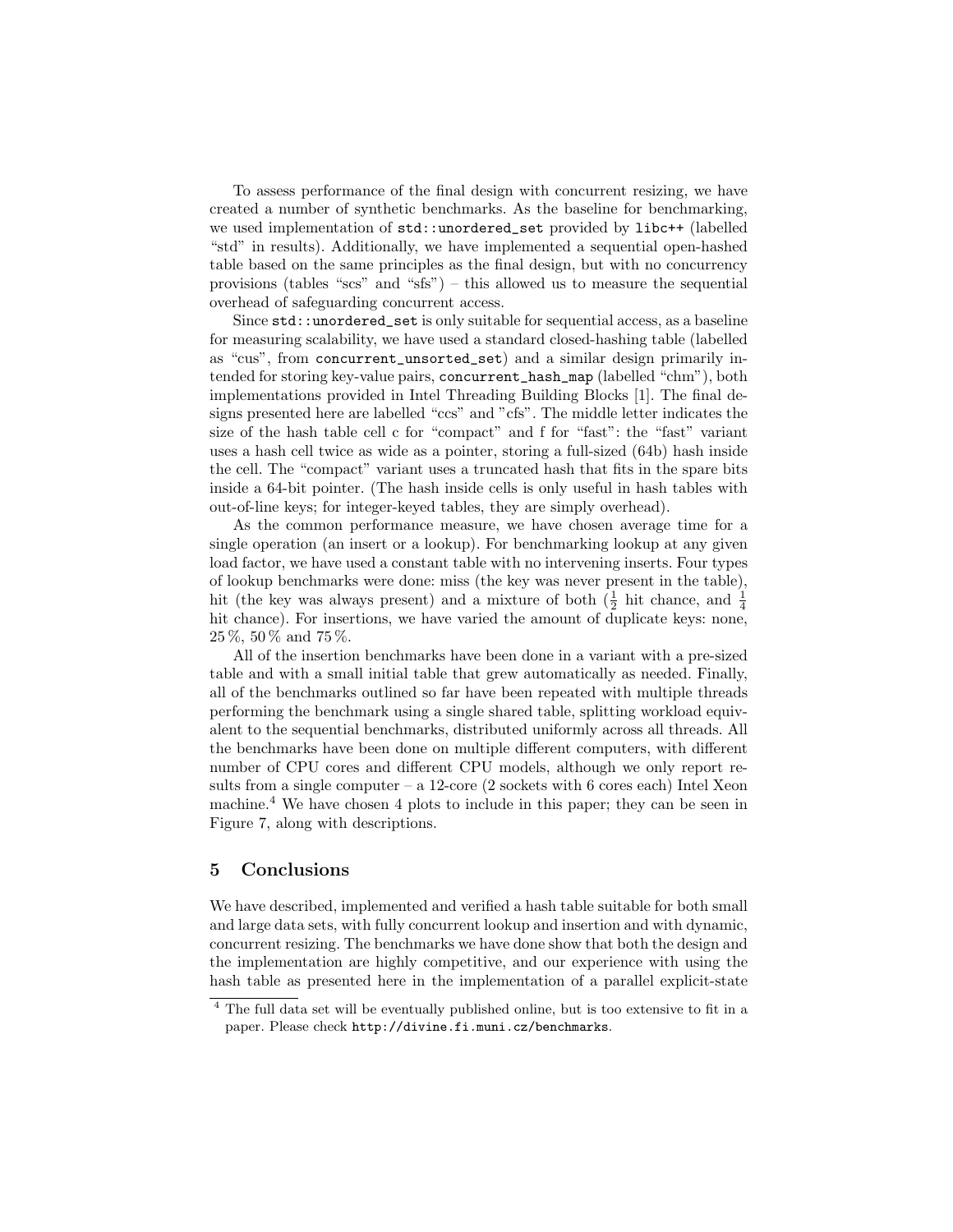model checker confirms that it is well-suited for demanding applications. The  $C++$  source code of the implementation is available online<sup>5</sup> under a permissive BSD-style licence. The provided code is production-ready, although for use-cases where item removal is required, it would need to be adapted using one of the approaches described in existing literature.

# References

- 1. Intel Corporation, "Threading Building Blocks (2014-06-01)," 2014. [Online]. Available: http://www.threadingbuildingblocks.org
- 2. O. Shalev and N. Shavit, "Split-ordered lists: Lock-free extensible hash tables," J. ACM, vol. 53, no. 3, pp. 379–405, May 2006. [Online]. Available: http://doi.acm.org/10.1145/1147954.1147958
- 3. A. W. Laarman, J. C. van de Pol, and M. Weber, "Boosting Multi-Core Reachability Performance with Shared Hash Tables," in FMCAD 2010, N. Sharygina and R. Bloem, Eds. IEEE Computer Society, 2010.
- 4. C. Purcell and T. Harris, "Non-blocking hashtables with open addressing," in DISC 2005: Proceedings of the 19th International Symposium on Distributed Computing, September 2005, a longer version appears as technical report UCAM-CL-TR-639. [Online]. Available: http://research.microsoft.com/apps/pubs/default.aspx?  $id = 67422$
- 5. H. Gao, J. F. Groote, and W. H. Hesselink, "Lock-free dynamic hash tables with open addressing," Distributed Computing, vol. 18, no. 1, pp. 21–42, 2005.
- 6. R. J. Jenkins, "A Hash Function for Hash Table Lookup," 2006. [Online]. Available: http://burtleburtle.net/bob/hash/doobs.html
- 7. ——, "SpookyHash: a 128-bit Noncryptographic Hash," 2012. [Online]. Available: http://burtleburtle.net/bob/hash/spooky.html
- 8. G. Pike and J. Alakuijala, "Introducing CityHash," 2011.
- 9. V. Batagelj, "The Quadratic Hash Method When the Table Size Is Not a Prime Number," Communications of ACM, vol. 18, no. 4, pp. 216–217, 1975. [Online]. Available: http://doi.acm.org/10.1145/360715.360737
- 10. P. Ročkai, V. Štill, and J. Barnat, "Techniques for Memory-Efficient Model Checking of C and C++ Code," in Software Engineering and Formal Methods, 2015, submitted.
- 11. R. Fagin, J. Nievergelt, N. Pippenger, and H. R. Strong, "Extendible Hashing -— A Fast Access Method for Dynamic Files," ACM Transactions on Database Systems, vol. 4, no. 3, pp. 315–344, 1979.
- 12. J. Barnat, L. Brim, V. Havel, J. Havlíček, J. Kriho, M. Lenčo, P. Ročkai, V. Štill, and J. Weiser, "DiVinE 3.0 – An Explicit-State Model Checker for Multithreaded C & C++ Programs," in Computer Aided Verification (CAV 2013), ser. LNCS, vol. 8044. Springer, 2013, pp. 863–868.

 $^5$  https://divine.fi.muni.cz/trac/browser/bricks/brick-hashset.h#L481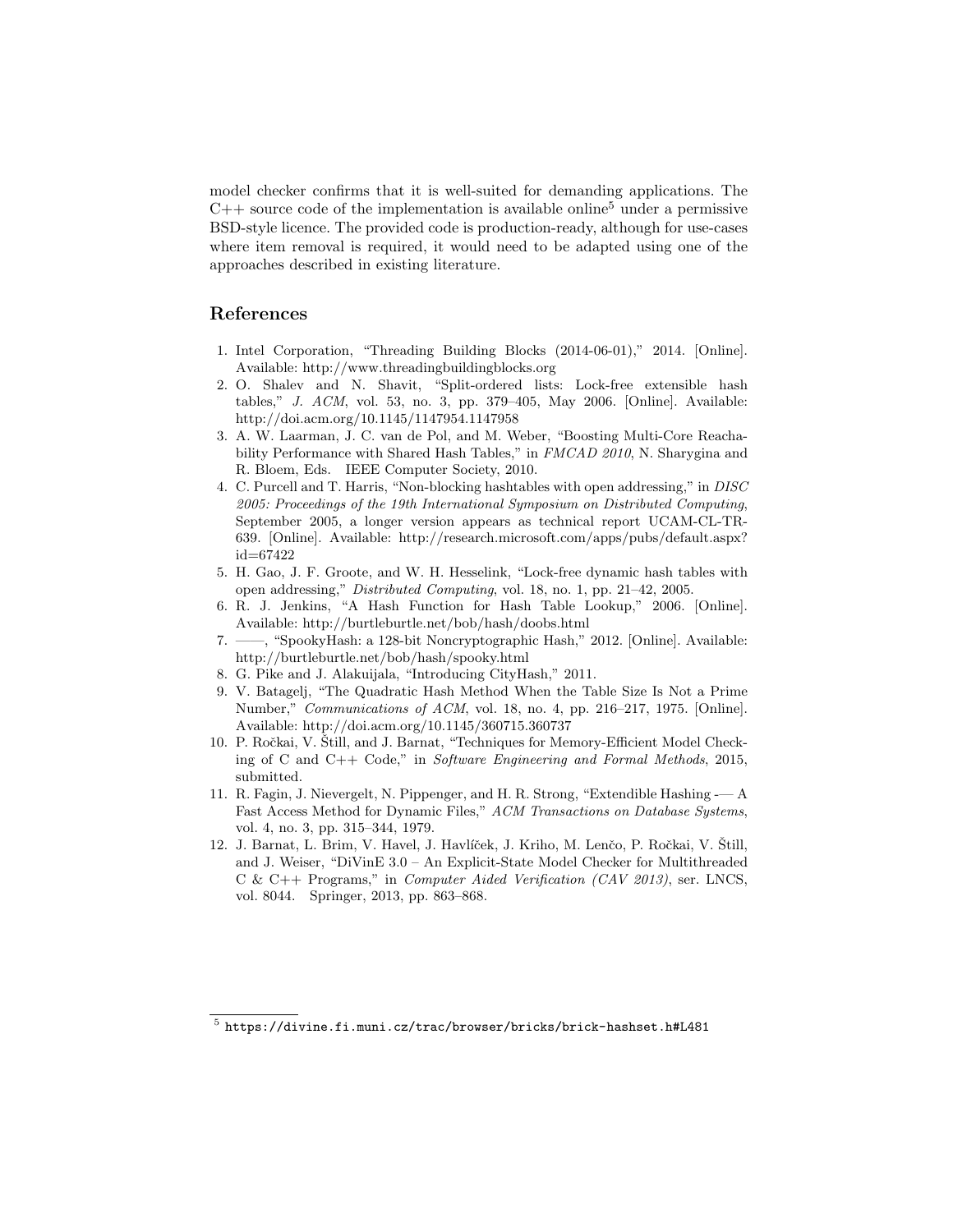

The hash table consists of two parts – global (shared) data and thread-local data.

The global data are shown inside the big rectangle. All rows of the table are accessible through a row index, which is shown in the left part of the global data rectangle. There are two columns for each row – one holds a reference counter while the other stores a pointer to the row itself. The pointer CR (current row) points to a globally valid row of the hash table (this reference is not included in the reference count). Every row consists of cells, where every cell has three fields: flag, hash, and value. The flag may have four possible values: empty  $(e)$ , writing  $(w)$ , valid  $(v)$ , and invalid (i).

The thread-local data are represented by small rectangles labeled  $#1 - #5$ , each belonging to one thread. Every thread needs to remember which row it is currently using.

Fig. 1. Overall layout of the hash table.

Let there be three threads –  $\#1$ ,  $\#2$ , and  $\#3$  – inserting values 2, 6, and 8 respectively; insertion is happening in a row of four cell, which is initially empty. A solid connector means that a thread is manipulating a cell (i.e. the cell is locked by that thread); a dotted connector represents a thread reading a cell. For this example, we use following formula to calculate a hash of value:  $(value \mod row.size) + 1$ .

1. Both threads  $#1$  and  $#2$  are accessing the second cell; thread  $#3$  is accessing fourth cell:



2. Thread #1 has atomically modified the flag of the cell from 'empty' to 'writing' and stored a hash of the value so that thread #2 cannot modify the content of the cell and is forced to wait until the pending writing operation finishes:



Fig. 2. Insertion algorithm, part 1.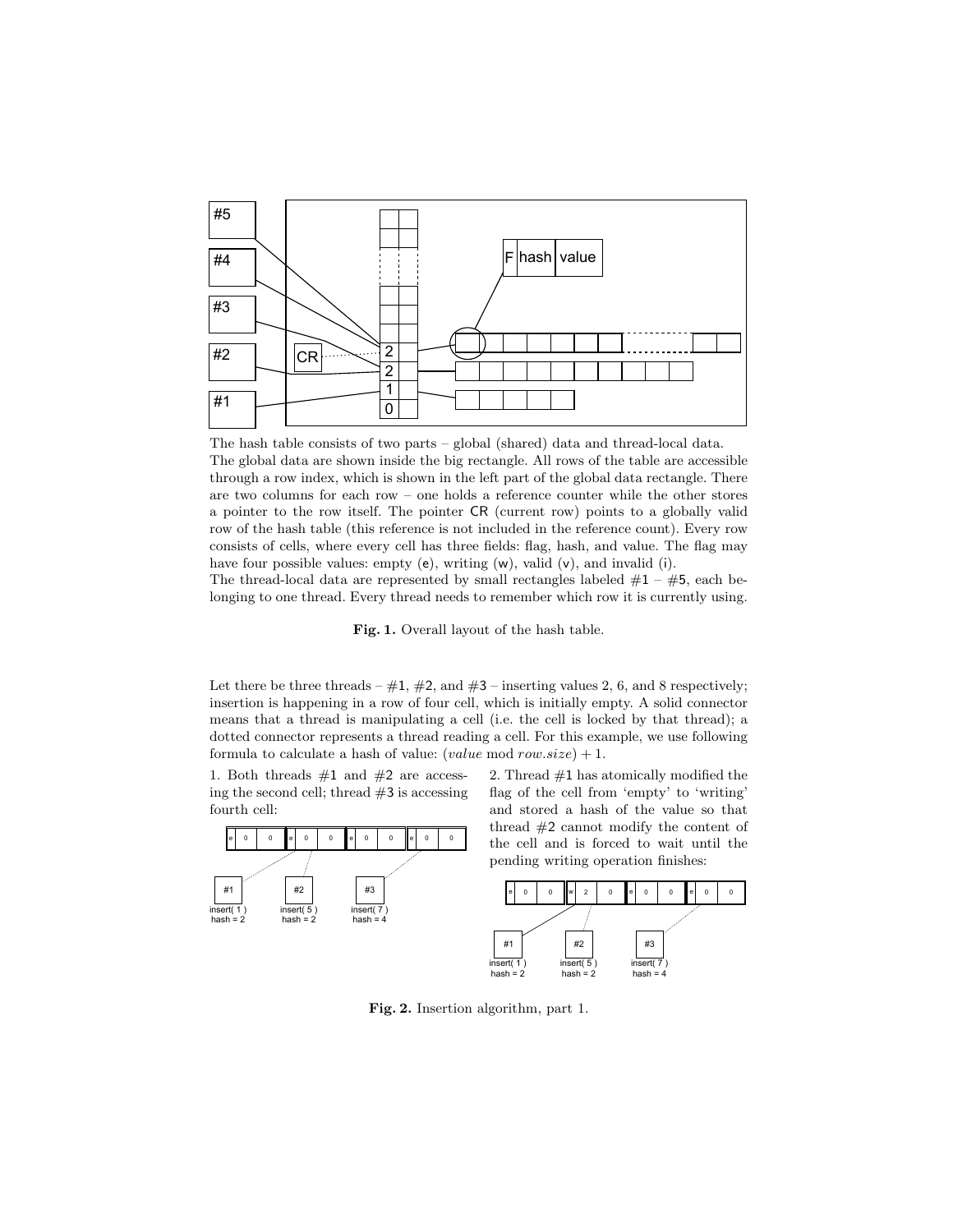3. Thread  $#1$  stored the value, thread  $#2$ is still waiting. Thread #3 has atomically modified the flag of the cell to 'writing':



4. Thread  $#1$  has changed the flag of the cell to 'valid' and finished the insert operation. Thread #2 found that the values are different and by using quadratic lookup, it turned to the fourth cell. Meanwhile, thread  $#3$  has stored the value:



5. Thread #3 has finished the insert operation. Thread  $#2$  is comparing hashes:







Thread #2 has finished the insert operation:

|--|--|

Fig. 3. Insertion algorithm, part 2.

1. The initial situation: all five threads are pointing to the second row which is also the current row. Thread  $#5$  starts an insert operation:





Fig. 4. Resizing the hash table, part 1.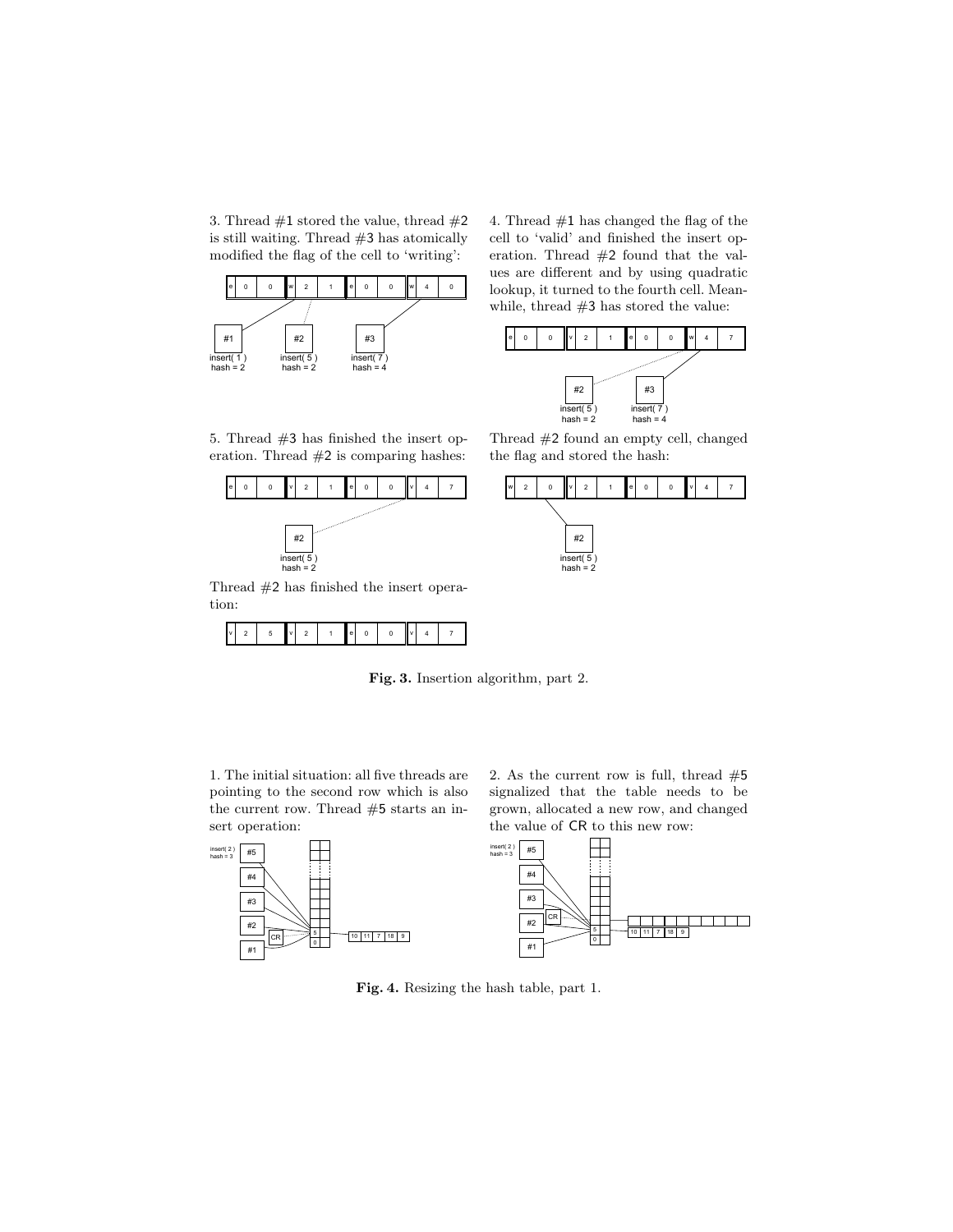3. Thread  $#5$  has split the original row into segments and started rehashing the first available segment. Thread  $#3$  was about to start an insert operation, but as the table is growing, it is impossible to insert new items; thread #3 hence started rehashing the next available segment:



5. After the last thread finished rehashing, thread #5 unlocked the table and updated its current row index. From this moment on, the table is ready for insert and find operations (please note the reference counts for table rows: only one thread is now using the current row, so the previous row cannot be deallocated yet):



7. Both thread #2 and #3 have updated their current row indices, as well as the reference counters of the corresponding rows:



4. Thread #2 was about to start an insert operation, but it also started rehashing the next (and last, in this case) available segment. Meanwhile, thread #3 has finished rehashing and is waiting for the table to be unlocked:



6. Thread  $#5$  has finished its insert operation. The detail of the cell shows how an invalid state is encoded:



8. Both thread  $#2$  and  $#3$  have finished their insert operations. Threads #1 and #4 are about to perform a find operation, while their thread-local row pointer is still pointing at the old row:



Fig. 5. Resizing the hash table, part 2.